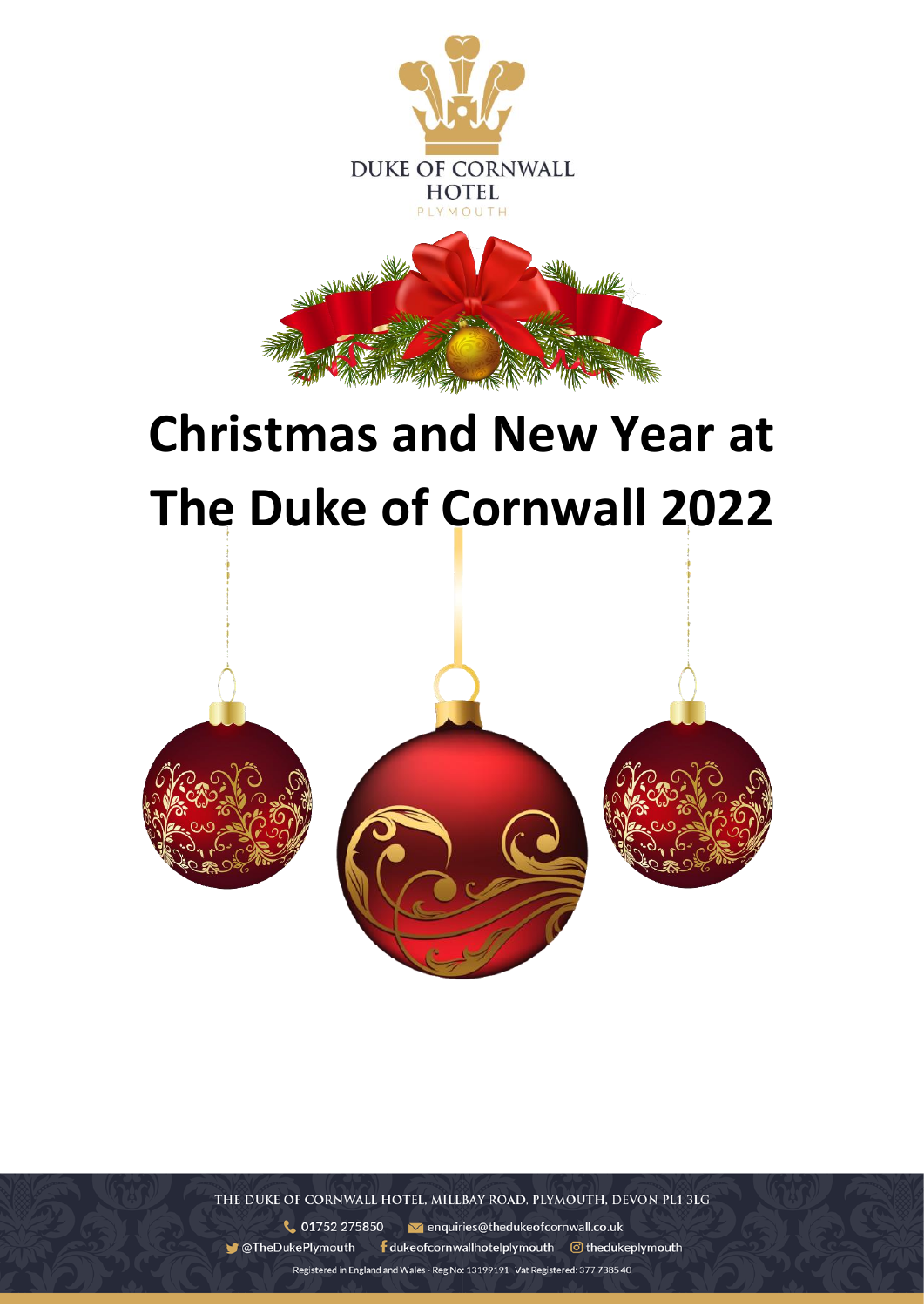

**Christmas Dinner and Disco**

**£40.00 per person**



**Treat yourself to a wonderful evening of fine food and festive fun. Enjoy a three-course meal, choosing from traditional Christmas dishes and other delicious options. Then party into the night with music from our DJ. Available from Friday 2 December to Friday 23 December. Arrive at 7.00 pm for dinner at 8.00 pm. Carriages at 1.00 am**

#### **STARTER**

Potato Soup with Crispy Onions and Truffle Cream Ham Hock and Pea Terrine, Piccalilli Mayo, Frisee and Cucumber Smoked Salmon and Prawns, Pickled Salad, Dill and Lime Crème Fraiche

# **MAIN**

Turkey Breast, Sage and Onion Stuffing, Pigs in Blankets, Pan Gravy Braised Prime Rump, Mushroom, Baby Onion and Gherkin Sauce Feta, Mushroom and Leek Wellington, Confit Tomatoes with Oregano

# **DESSERT**

Traditional Christmas Pudding with Brandy Sauce and Berries Dark Chocolate Tart, Baileys Chantilly Chargrilled Pineapple, Spiced Syrup and Raspberry Sorbet

THE DUKE OF CORNWALL HOTEL, MILLBAY ROAD, PLYMOUTH, DEVON PL1 3LG

01752 275850 venquiries@thedukeofcornwall.co.uk **C**TheDukePlymouth  $\frac{1}{2}$  duke of cornwall hotel plymouth  $\odot$  the duke plymouth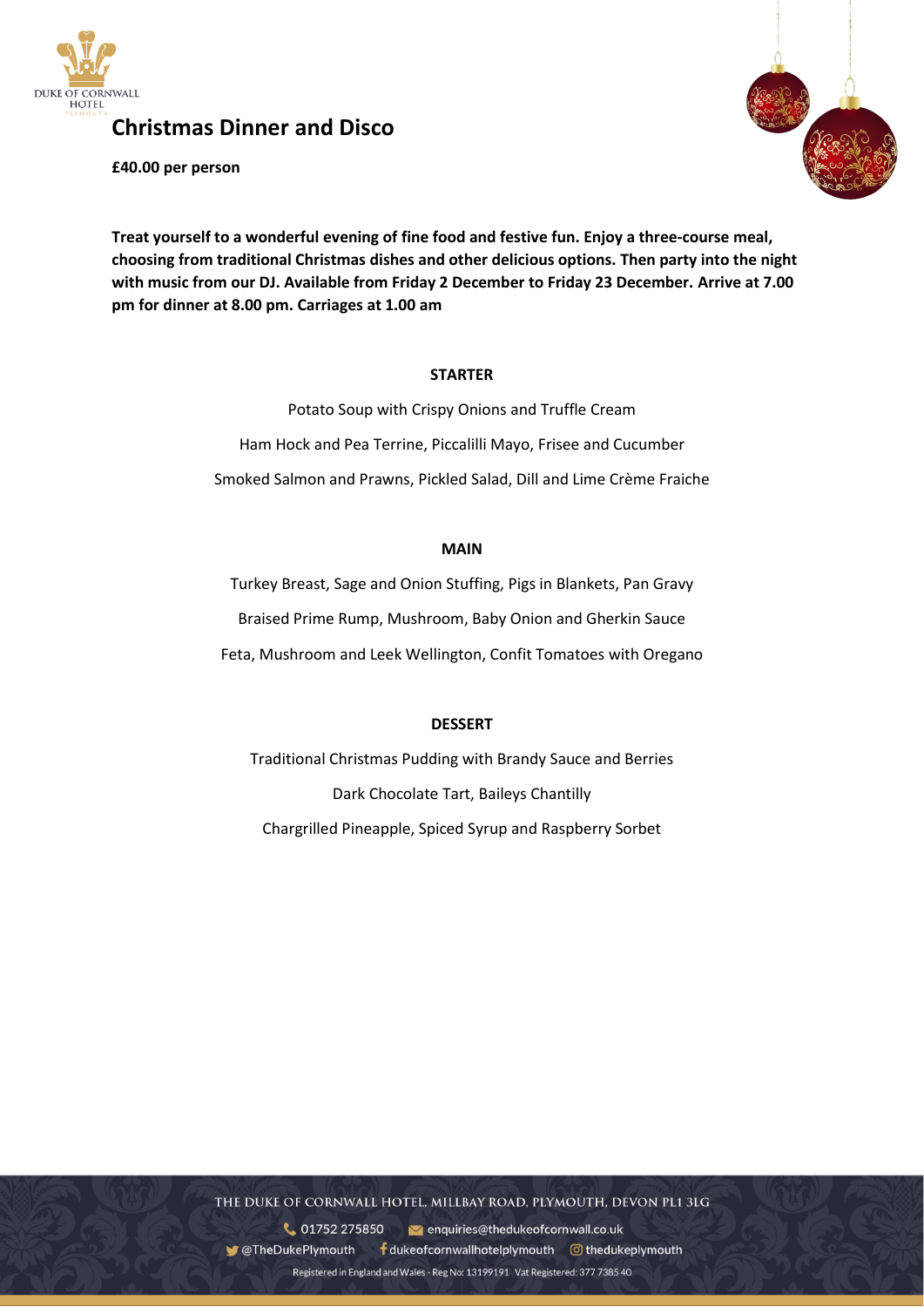

### **£25.00 per person**

**A delicious fine dining four course festive lunch. Choose from Christmas dishes and beautiful alternatives options. Served from Friday 2 December – Friday 23 December, between 12.00 pm – 1.30 pm.**

# **STARTER**

Potato Soup with Crispy Onions and Truffle Cream Ham Hock and Pea Terrine, Piccalilli Mayo, Frisee and Cucumber Smoked Salmon and Prawns, Pickled Salad, Dill and Lime Crème Fraiche

#### **MAIN**

Turkey Breast, Sage and Onion Stuffing, Pigs in Blankets, Pan Gravy Baked Salmon Fillet, Roast Cauliflower, Pomme Puree, Chive Emulsion Feta, Mushroom and Leek Wellington, Confit Tomatoes with Oregano

# **DESSERT**

Traditional Christmas Pudding with Brandy Sauce and Berries Dark Chocolate Tart, Baileys Chantilly Char-grilled Pineapple, Spiced Syrup and Raspberry Sorbet

# **TO FINISH**

Coffee and Mints

THE DUKE OF CORNWALL HOTEL, MILLBAY ROAD, PLYMOUTH, DEVON PL1 3LG

01752 275850 venquiries@thedukeofcornwall.co.uk **C**TheDukePlymouth  $\frac{1}{2}$  dukeof cornwall hotel plymouth  $\odot$  the dukeplymouth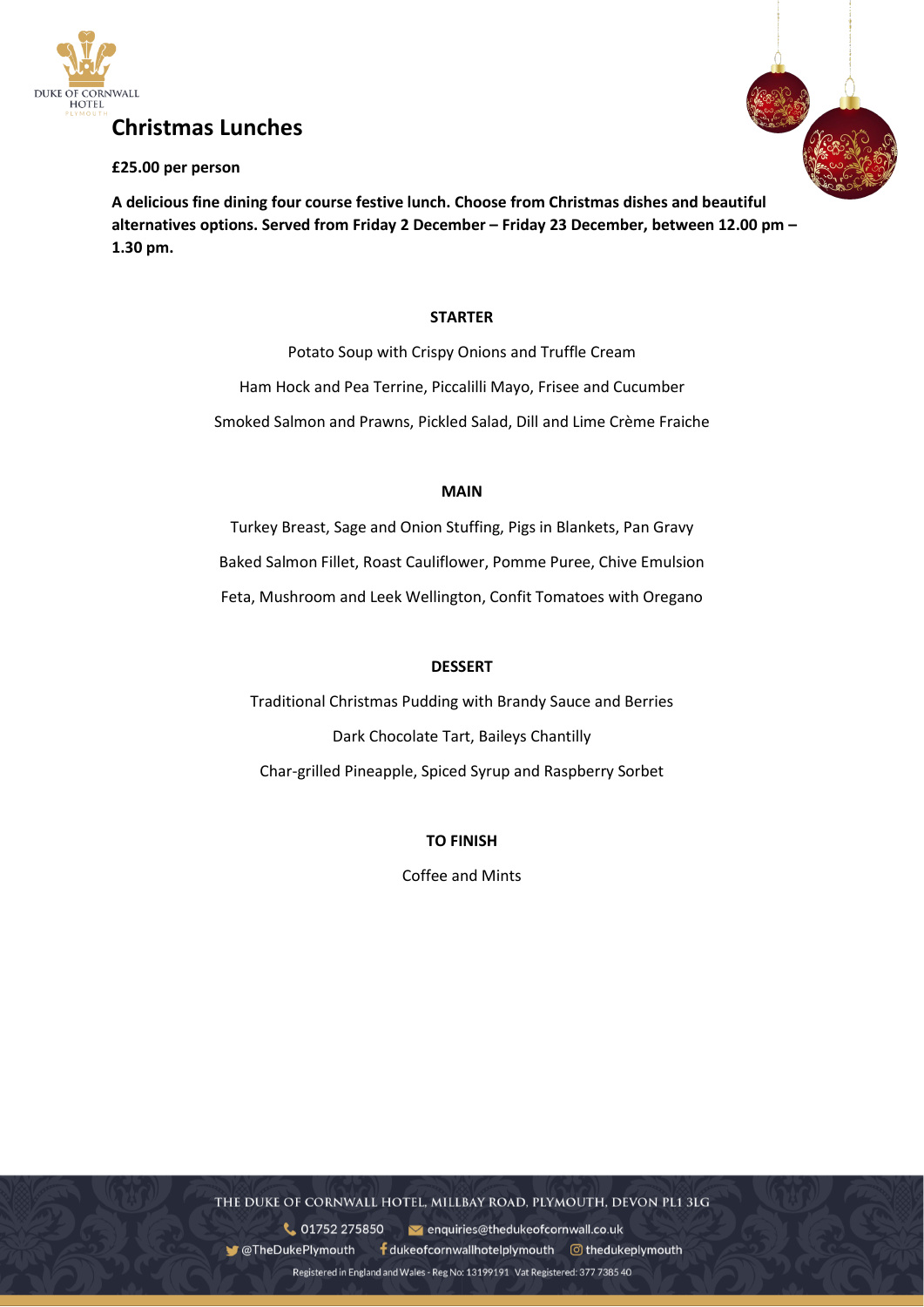

# **Christmas Day Lunch**

**Adults - £100.00 per person Children - £50.00 per person (under 12 year's old)**

**Make this a Christmas Day to remember! Get that festive feeling with a glass of mulled wine on arrival. Then savour a sensational six course lunch that includes Christmas dishes and indulgent luxuries. For that extra treat, there's quality live entertainment.**

#### **ENTREE**

Amuse Bouche with Freshly Baked Bread and Smoked Salted Butter

#### **STARTER**

Brixham Crab, Wasabi Emulsion, Peach Butternut Squash, Cornish Blue, Almonds, Amaretto

#### **SOUP**

Chicken and Chestnut, Nasturtium, Truffle oil. Curried Parsnip, Apple Crisps, Coriander oil

#### **MAIN**

Roast Turkey, Sausage and Sage Stuffing, Goose Fat Potatoes, Pan Jus Filet of Beef, Roast Shallot, Pomme Anna, Bone Marrow Jus Roast Beetroot Tart, Dressed Baby Leaves, Horseradish *All served with Seasonal Vegetables and Festive Sides*

#### **DESSERT**

Traditional Christmas Pudding, Berries, Clotted Cream White Chocolate and Champagne Mousse, Raspberries Selection of Local Cheese, Fruit and Pickles

#### **TO FINISH**

Almond and Pistachio Macaron Mince Pies and Clotted Cream

THE DUKE OF CORNWALL HOTEL, MILLBAY ROAD, PLYMOUTH, DEVON PL1 3LG

Registered in England and Wales - Reg No: 13199191 Vat Registered: 377 7385 40

01752 275850 venquiries@thedukeofcornwall.co.uk **C**TheDukePlymouth  $\frac{1}{2}$  dukeof cornwall hotel plymouth  $\odot$  the dukeplymouth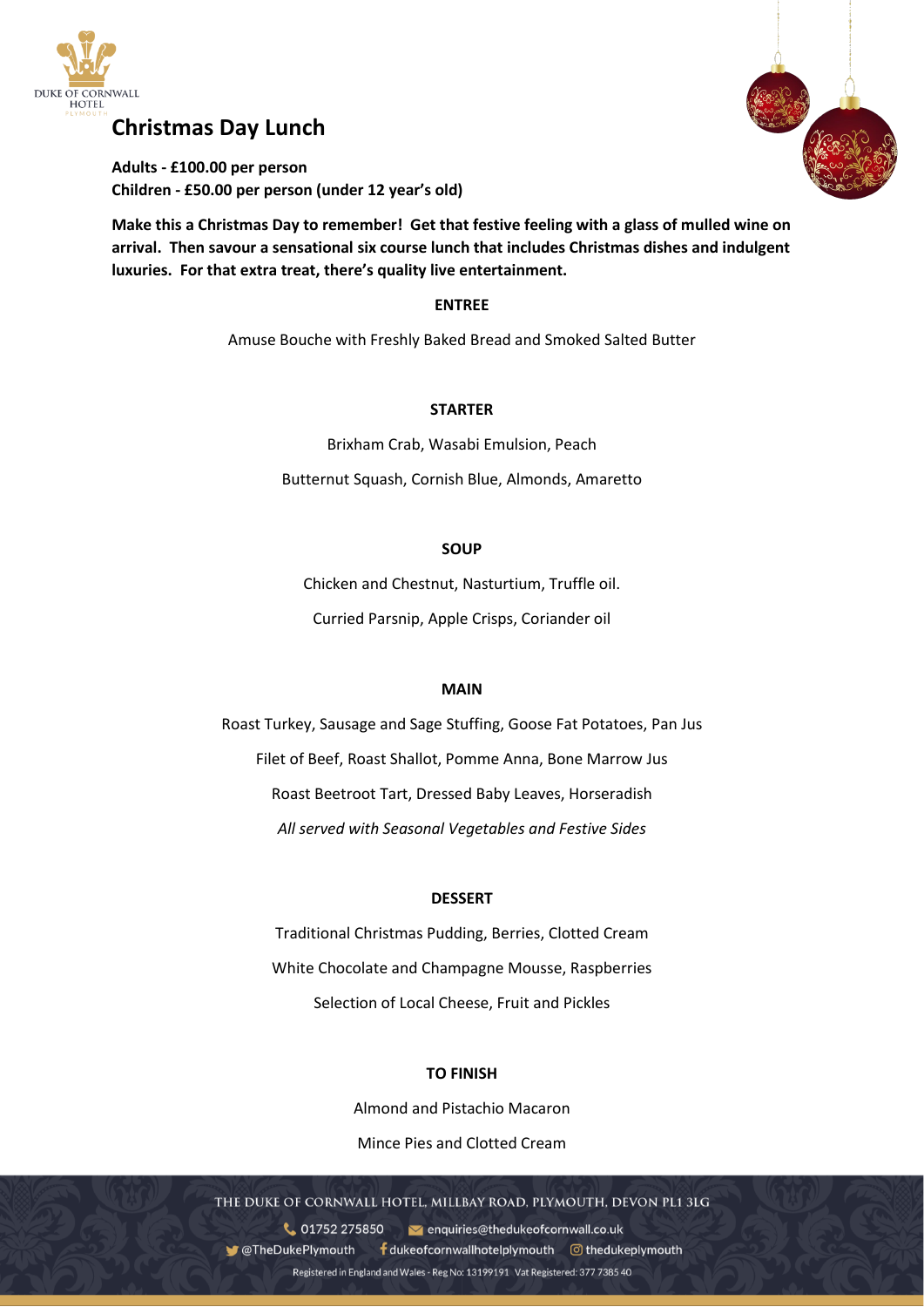

# **New Year's Eve Dinner - Chef's Tasting Menu**

#### **£77.50 per person**

**Bring in the New Year in style with our tempting package of festive food. Celebrate with a welcome aperitif followed by Chef's fine dining menu. Arrive at 7.00 pm to be seated for dinner at 7.30 pm.**

#### **ENTREE**

Amuse bouche and Freshly Baked Bread and Smoked Salted Butter

# **FIRST COURSE**

Pan Seared Scallops, Apple, Cauliflower, Black Pudding

#### **SECOND COURSE**

Pig Cheeks, Guinness, Oyster Emulsion, Radish

#### **THIRD COURSE**

Cornish Cod, Courgette, Olives, Pine Buts, Basil

#### **FOURTH COURSE**

Duck Breast, Red Cabbage, Beetroot

# **FIFTH COURSE**

"Rhubarb and Custard"

# **TO FINISH**

Coffee and Petit Four

THE DUKE OF CORNWALL HOTEL, MILLBAY ROAD, PLYMOUTH, DEVON PL1 3LG

v enquiries@thedukeofcornwall.co.uk 01752 275850 **C**TheDukePlymouth  $\frac{1}{2}$  duke of cornwall hotel plymouth  $\odot$  the duke plymouth

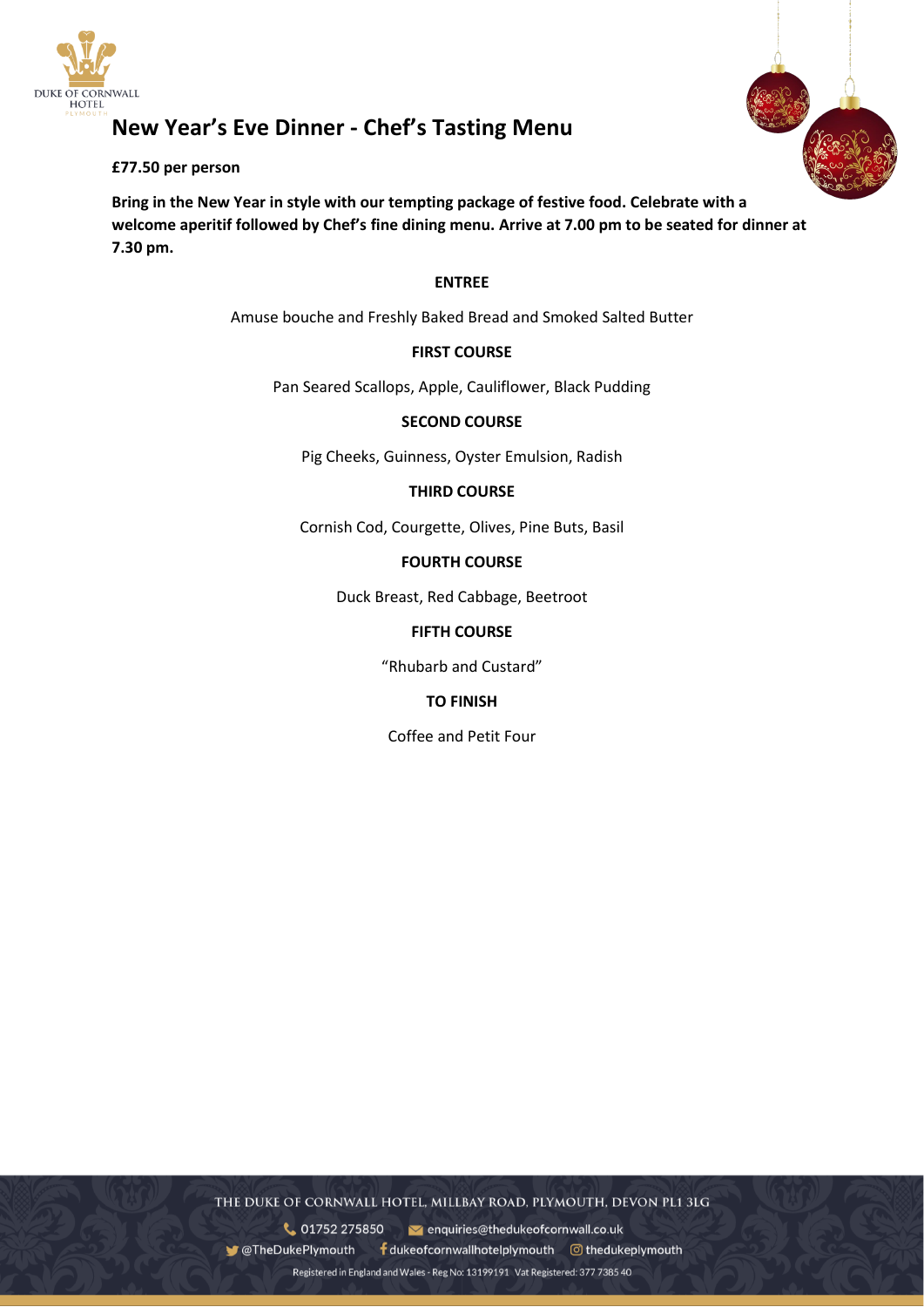

#### **Christmas and New Year Booking Terms and Conditions**



A non-refundable deposit of £10.00 per person is required when you make your booking. Balance payment in full is required one month prior to your event, together with menu selections, wine orders and dietary requirements.

Your place will only be secure once a deposit is taken. Payments can be made over the phone, or at the Hotel Reception. Acceptable payment methods include all major credit/debit cards or cash.

Management reserve the right to change menus, prices, dates and entertainment and not to accept parties fewer than four persons should the need arise. Spaces will only be held for the number of deposits received.

If any guest wishes to cancel, a balance refund will be given for any balance payments up to 7 working days prior to the event. We regret that balance refunds will not be made for cancellations after this time. If the event is unable to go ahead due to a local lockdown of Government advice, the hotel will issue a full refund.

THE DUKE OF CORNWALL HOTEL, MILLBAY ROAD, PLYMOUTH, DEVON PL1 3LG

01752 275850 venquiries@thedukeofcornwall.co.uk ● @TheDukePlymouth fdukeofcornwallhotelplymouth © thedukeplymouth